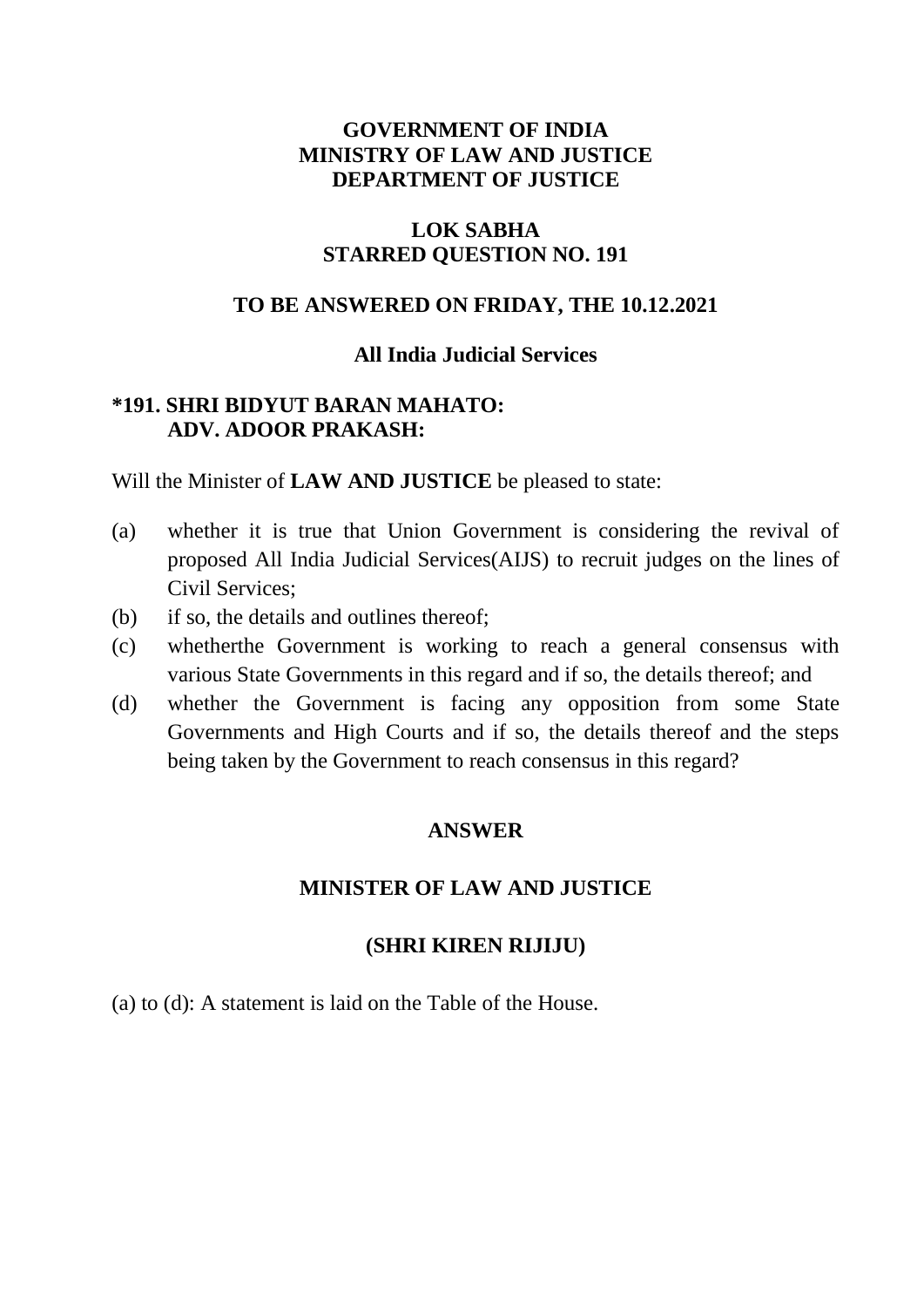#### **Statement referred to in reply to parts (a) to (d) of Lok Sabha Starred Question No. \* 191 due for answer on 10.12.2021 regarding "All India Judicial Services"**

In Government's view, a properly framed All India Judicial Service is important to strengthen overall justice delivery system. This will give an opportunity for induction of suitably qualified fresh legal talent selected through a proper all-India merit selection system as well as address the issue of social inclusion by enabling suitable representation to marginalized and deprived sections of society.

A comprehensive proposal was formulated for the constitution of an All India Judicial Service (AIJS) and the same was approved by the Committee of Secretaries in November, 2012. Besides attracting some of the best talent in the country, it may also facilitate inclusion of competent persons from marginalized sections and women in the judiciary. The proposal was included as an agenda item in the Conference of Chief Ministers and Chief Justices of the High Courts held in April, 2013 and it was decided that the issue needs further deliberation and consideration.

The views of the State Governments and High Courts were sought on the proposal. There was divergence of opinion among the State Governments and among the High Courts on the constitution of All India Judicial Service. While some State Governments and High Courts favoured the proposal, some were not in favour of creation of All India Judicial Service while some others wanted changes in the proposal formulated by the Central Government. So far as the states are concerned 02 States are in favour of constitution of AIJS, 08 States are not in favour, 05 States want changes in the proposal and the response is awaited from 13 States **(ANNEXURE-I)**. As far as High Courts are concerned 02 High Courts are in favour of constitution of AIJS, 13 are not in favour, 06 want changes in the proposal and 02 are yet to give their response.**(ANNEXURE-II)**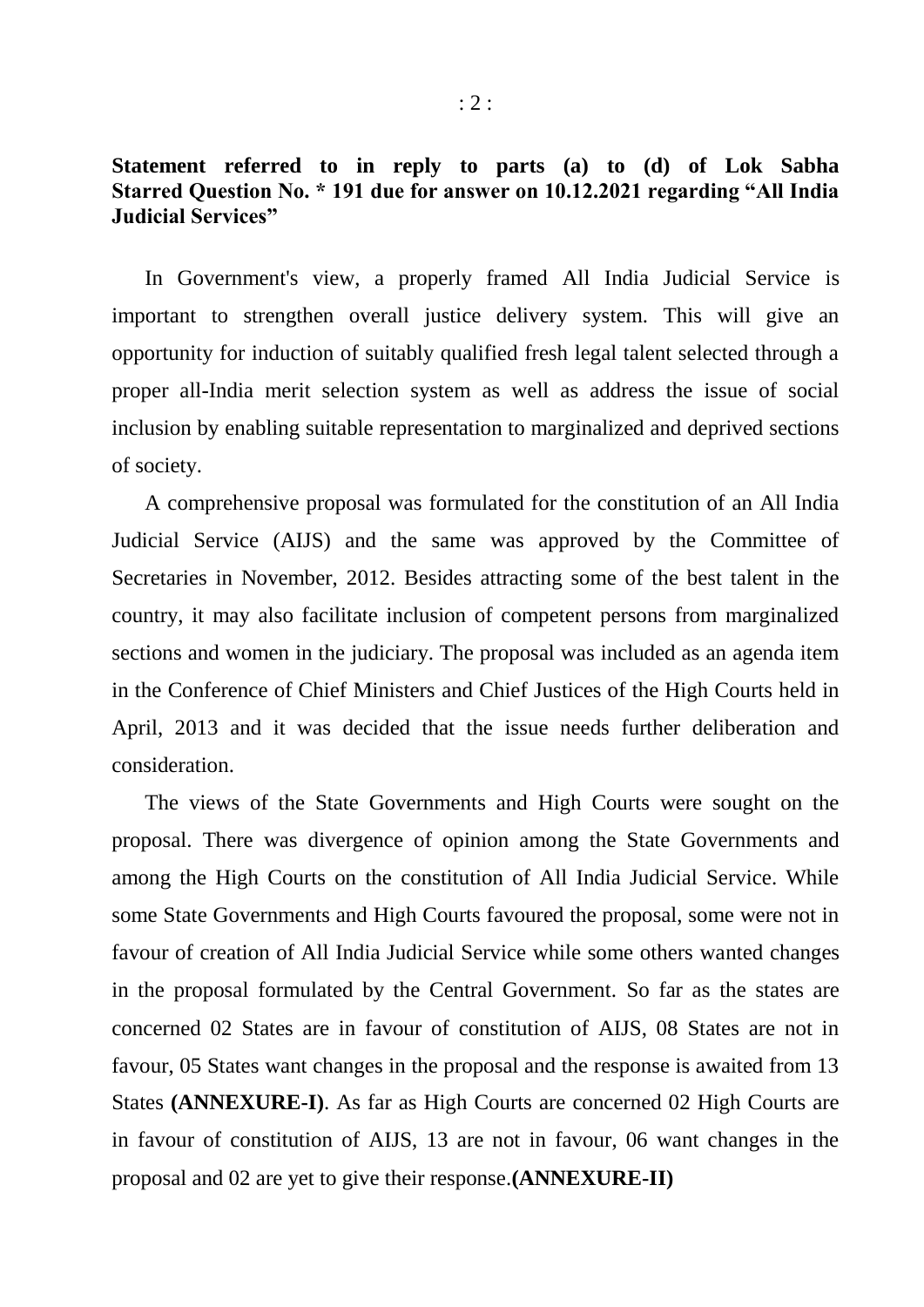The matter regarding creation of a Judicial Service Commission to help the recruitment to the post of district judges and review of selection process of judges/ judicial officers at all level was also included in the agenda for the Chief Justices Conference, which was held on 03rd and 04th April, 2015, wherein it was resolved to leave it open to the respective High Courts to evolve appropriate methods withinthe existing system to fill up the vacancies for appointment of District judges expeditiously. The proposal for constitution of All India Judicial Service with views from the High Courts and State Governments received thereon was included in the agenda for the Joint Conference of Chief Ministers and Chief Justices of High Courts held on  $0.5<sup>th</sup>$ April, 2015. However, no progress was made on the subject.

The proposal of setting up of an All India Judicial service was again discussed on points of eligibility, age, selection criteria, qualification, reservations etc. in a meeting chaired by Minister of Law and Justice on 16th January 2017 in the presence of Minister of State for Law and Justice, Attorney General for India, Solicitor General of India, Secretaries of Department of Justice, Legal affairs and Legislative Department. Setting up AIJS was also deliberated in a meeting of the Parliamentary Consultative Committee in March, 2017 and the Parliamentary Committee on the Welfare of SCs/STs on 22.02.2021.

In view of the existing divergence of opinion amongst the stakeholders, the Government is engaged in a consultative process with the stakeholders to arrive at a common ground.

**\*\*\*\*\***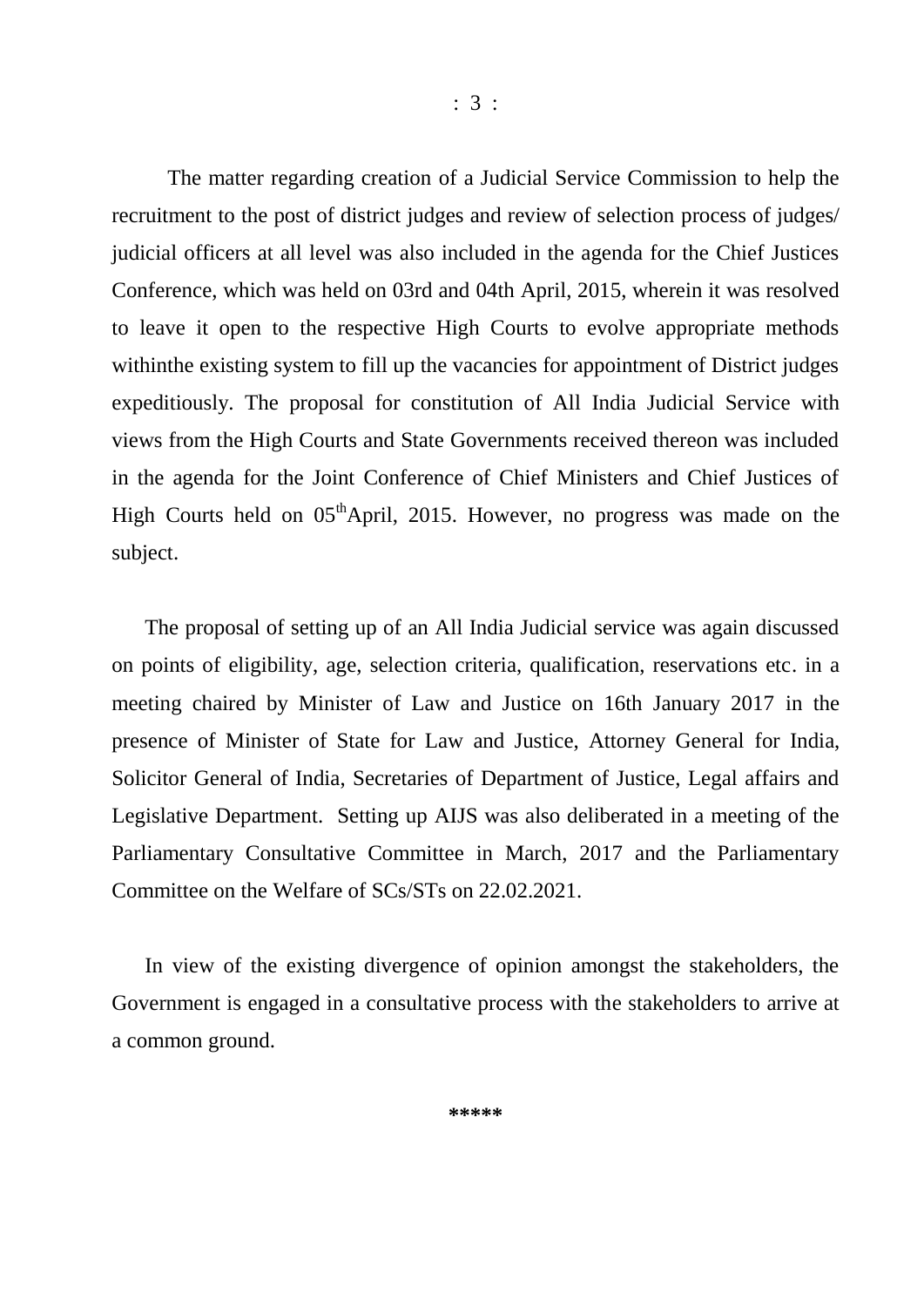## **ANNEXURE-I**

# **A. Response of State Governments regarding Constitution of AIJS**

| States in favour of constitution of AIJS                                   |                |
|----------------------------------------------------------------------------|----------------|
|                                                                            |                |
| (i) Haryana (proposal seems to be justified)                               | $\overline{2}$ |
| (ii) Mizoram                                                               |                |
|                                                                            |                |
| States, which are <b>NOT</b> in favour of constitution of AIJS             |                |
| (i) Arunachal Pradesh                                                      | 8              |
| (ii) Himachal Pradesh                                                      |                |
| Karnataka<br>(iii)                                                         |                |
| Madhya Pradesh<br>(iv)                                                     |                |
| (v) Maharashtra                                                            |                |
| Meghalaya<br>(vi)                                                          |                |
| Nagaland<br>(vii)                                                          |                |
| (viii) Punjab                                                              |                |
| States, which want changes in the proposal                                 |                |
| (i) Bihar (wants major changes)                                            | 5              |
| (ii) Chhattisgarh (only 15% vacancies of ADJ to be filled through<br>AIJS) |                |
| Manipur (wants certain changes)<br>(iii)                                   |                |
| Orissa (wants changes in the proposals)<br>(iv)                            |                |
| (v) Uttarakhand                                                            |                |
| States, which are yet to respond on constitution of AIJS.                  |                |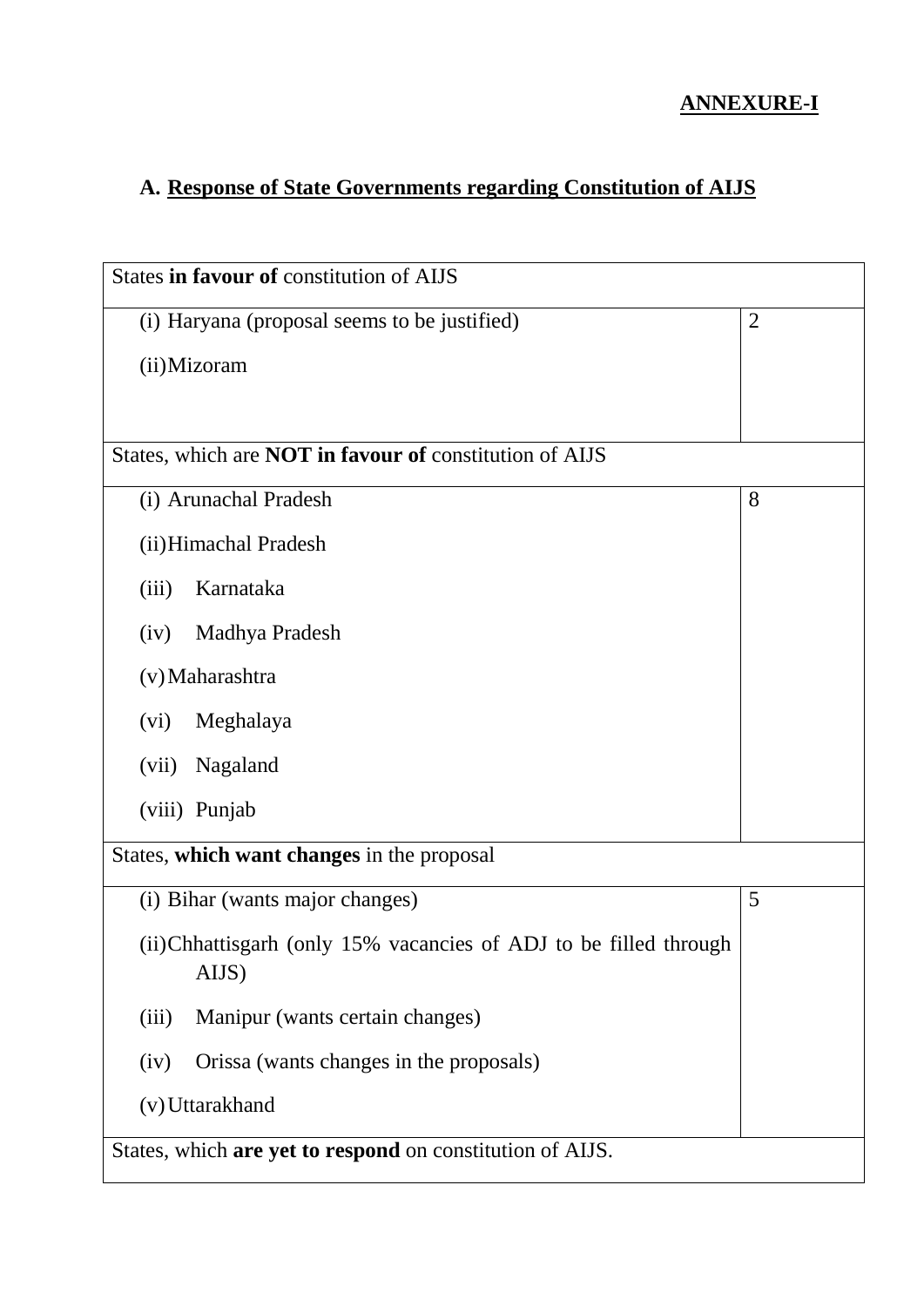| (i) Gujarat                | 13 |
|----------------------------|----|
| (ii) Jharkhand             |    |
| Rajasthan<br>(iii)         |    |
| Tamil Nadu<br>(iv)         |    |
| $(v)$ Assam                |    |
| Andhra Pradesh<br>(vi)     |    |
| (vii)<br>Kerala            |    |
| (viii) Uttar Pradesh       |    |
| <b>West Bengal</b><br>(ix) |    |
| (x) Telangana              |    |
| (xi)<br>Goa                |    |
| (xii)<br>Sikkim            |    |
| (xiii) Tripura             |    |
| <b>Total</b>               | 28 |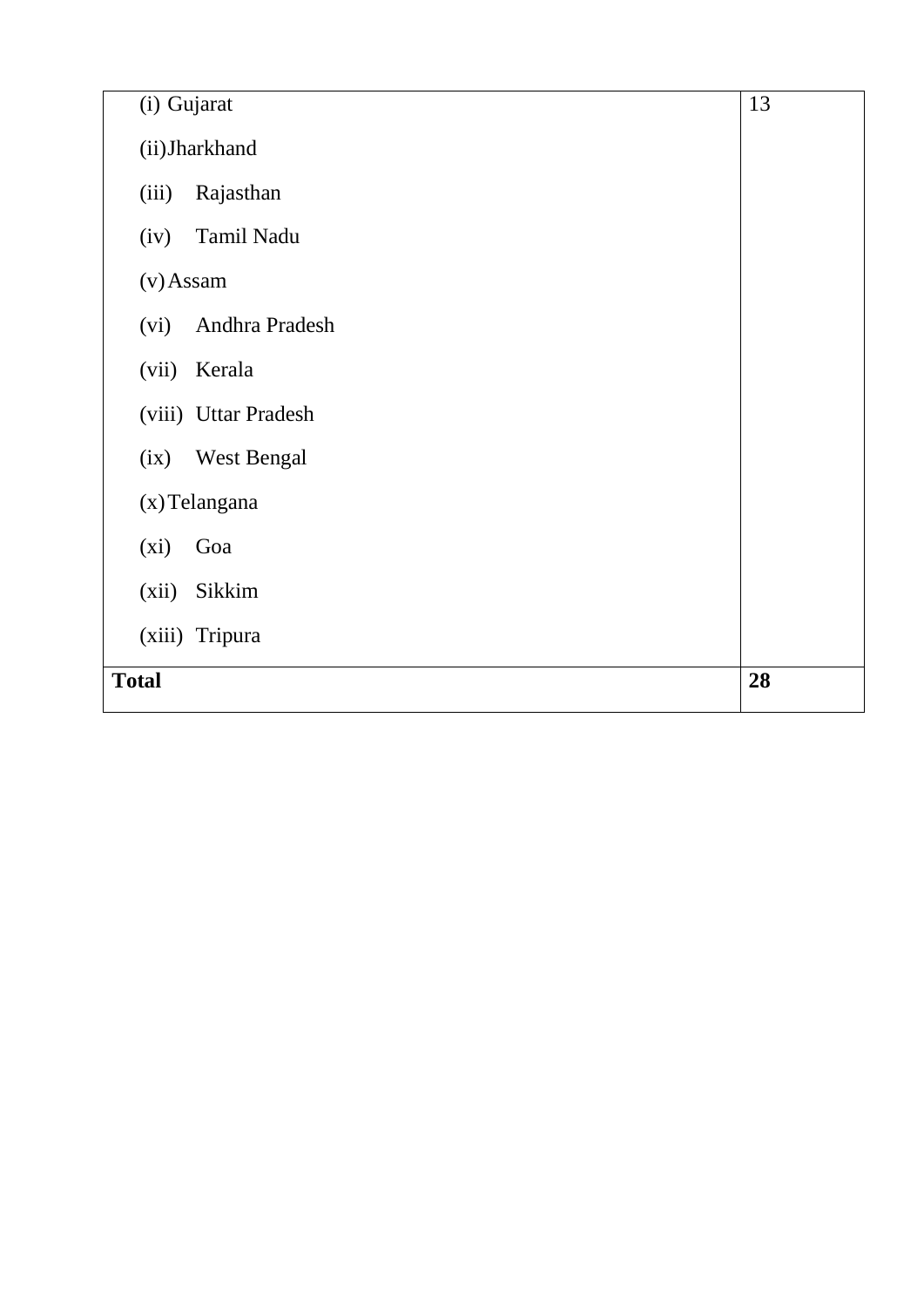# **Views / responses of the State Governments on the proposal formulated by the Central Government for creation of All India Judicial Service (AIJS)**

| Sr. | Name of the  | <b>Comments</b>                                                                                                                  |
|-----|--------------|----------------------------------------------------------------------------------------------------------------------------------|
| No. | <b>State</b> |                                                                                                                                  |
|     |              | <b>States in favour of constitution of AIJS</b>                                                                                  |
| 1.  | Haryana      | The proposal for creation of All India Judicial Service (AIJS)                                                                   |
|     |              | seems to be justified.                                                                                                           |
| 2.  | Mizoram      | Government of Mizoram supports creation of AIJS on the                                                                           |
|     |              | lines of IAS, IPS and other Central Services.                                                                                    |
|     |              | <b>States NOT in favour of constitution of AIJS</b>                                                                              |
| 1.  | Arunachal    | State is of the view that considering the fact that the Arunachal                                                                |
|     | Pradesh      | Pradesh is purely a tribal state with its own peculiar and                                                                       |
|     |              | distinct tribal customs and ethos and the modes of rendering                                                                     |
|     |              | justice varies from tribes to tribes, the proposition of having a<br>common judicial services would not be the right proposition |
|     |              | and would create chaos and instability in their administration                                                                   |
|     |              | of justice.                                                                                                                      |
| 2.  | Himachal     | Keeping in view the ground realities, it will not be appropriate                                                                 |
|     | Pradesh      | to have All India Judicial Service. As such, the State of                                                                        |
|     |              | Himachal Pradesh is not in favour of the creation of an All                                                                      |
|     |              | India Judicial Service.                                                                                                          |
| 3.  | Karnataka    | Government of Karnataka is not agreeable for creation of All                                                                     |
|     |              | India Judicial Service.                                                                                                          |
| 4.  | Madhya       | The State Government had earlier forwarded the comments of                                                                       |
|     | Pradesh      | M.P. High Court. The High Court is not in favour of formation                                                                    |
|     |              | of All India Judicial Service.                                                                                                   |
| 5.  | Maharashtra  | The State Government does not agree with the proposal of                                                                         |
|     |              | Central Government. They want recruitment to be done at                                                                          |
|     |              | JMFC level.                                                                                                                      |
| 6.  | Meghalaya    | State Government is of the opinion that formation of AIJS is                                                                     |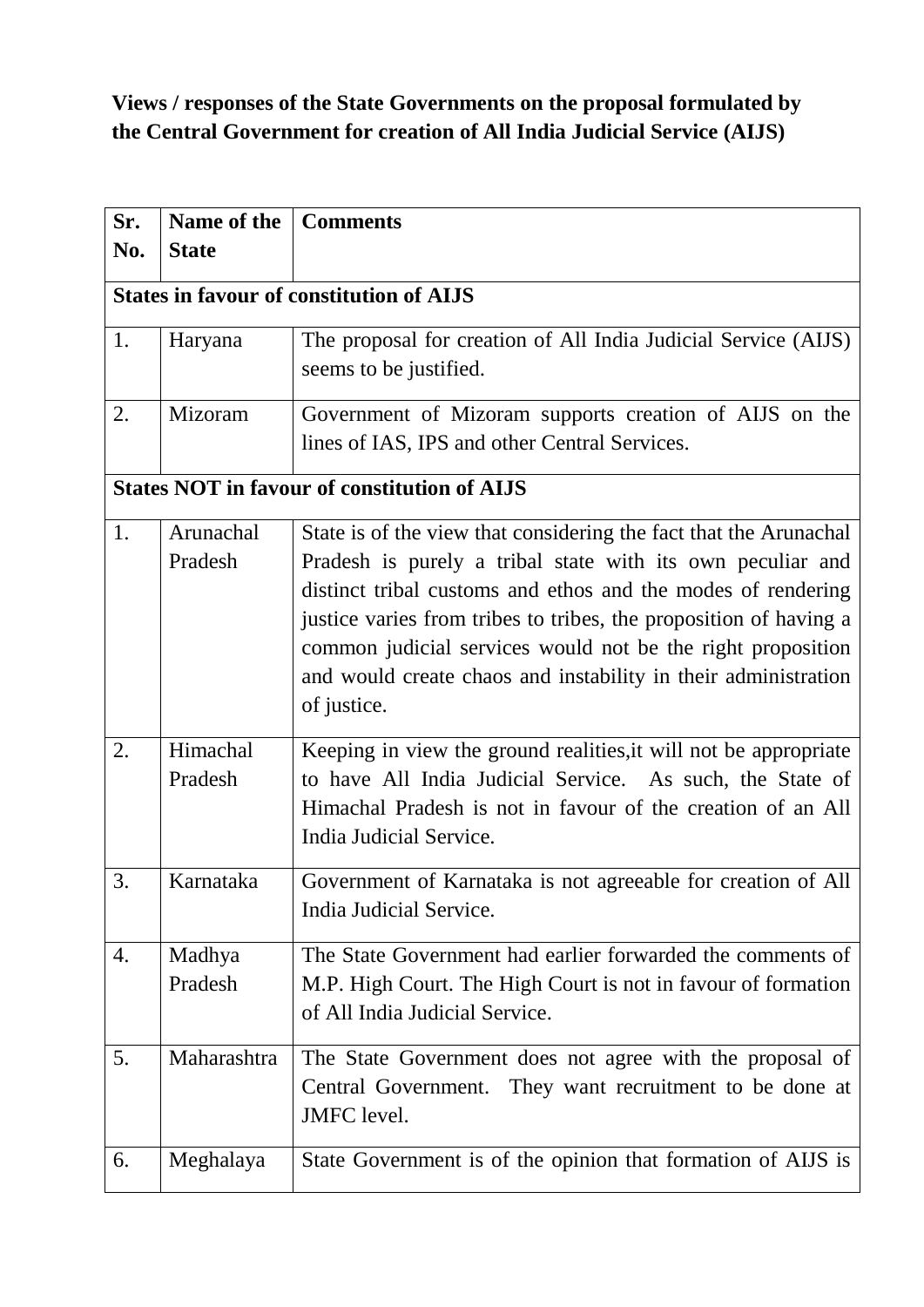|    |                   | not desirable.                                                                                                                                                                                                            |
|----|-------------------|---------------------------------------------------------------------------------------------------------------------------------------------------------------------------------------------------------------------------|
| 7. | Nagaland          | Nagaland Judicial Officers are recruited by the High Court.<br>Hence, they cannot be at par with the IAS / IPS. The State<br>Government of Nagaland has reservation for creation of All<br>India Judicial Service (AIJS). |
| 8. | Punjab            | The State Government does not favour creation of AIJS                                                                                                                                                                     |
|    |                   | <b>States which want changes in the proposal</b>                                                                                                                                                                          |
| 1. | <b>Bihar</b>      | State Government is open to creation of AIJS but wants major<br>changes in the proposal formulated by Central Government.                                                                                                 |
| 2. | Chhattisgarh      | State Government of Chhattisgarh wants only 15% of<br>vacancies at level of Additional District Judge and above from<br>the Bar to be filled up through AIJS.                                                             |
| 3. | Manipur           | State Government is open to AIJS but wants certain changes in<br>the proposal formulated by Central Government.                                                                                                           |
| 4. | Orissa            | The State Governments wants changes in the proposal. They<br>are insisting on minimum experience of ten years and upper<br>age limit of forty years.                                                                      |
| 5. | Uttarakhand       | State Government agrees with the views of High Court of<br>Uttarakhand that changes are required in the proposal<br>formulated by Central Government.                                                                     |
|    |                   | States which are yet to respond on constitution of AIJS.                                                                                                                                                                  |
| 1. | Gujarat           | No response received.                                                                                                                                                                                                     |
| 2. | Jharkhand         | No response received.                                                                                                                                                                                                     |
| 3. | Rajasthan         | No response received.                                                                                                                                                                                                     |
| 4. | Tamil Nadu        | No response received.                                                                                                                                                                                                     |
| 5. | Assam             | No response received.                                                                                                                                                                                                     |
| 6. | Andhra<br>Pradesh | No response received.                                                                                                                                                                                                     |
| 7. | Kerala            | No response received.                                                                                                                                                                                                     |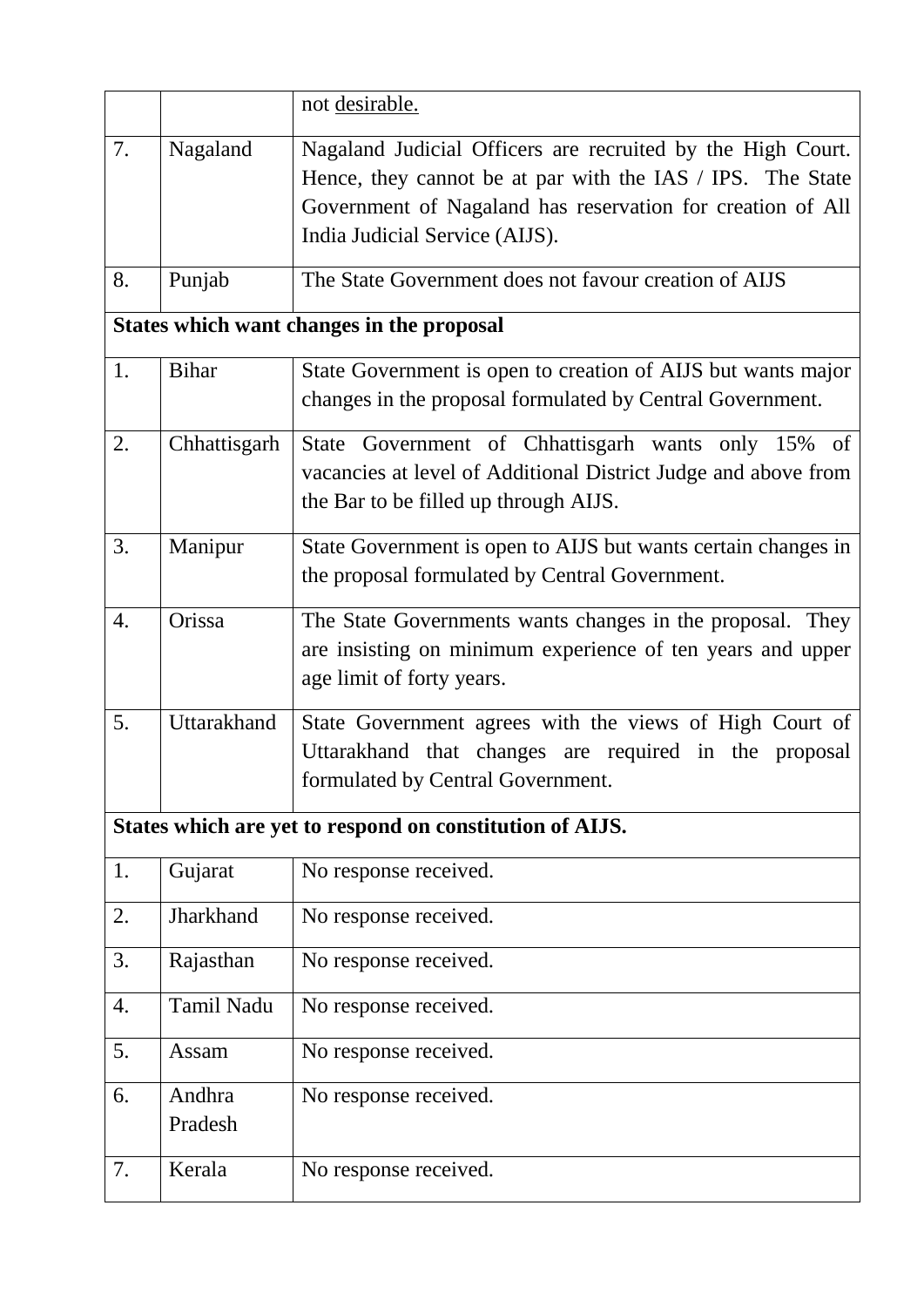| 8.  | Uttar              | No response received. |
|-----|--------------------|-----------------------|
|     | Pradesh            |                       |
| 9.  | <b>West Bengal</b> | No response received. |
| 10. | Telangana          | No response received. |
| 11. | Goa                | No response received. |
| 12. | Tripura            | No response received. |
| 13. | Sikkim             | No response received. |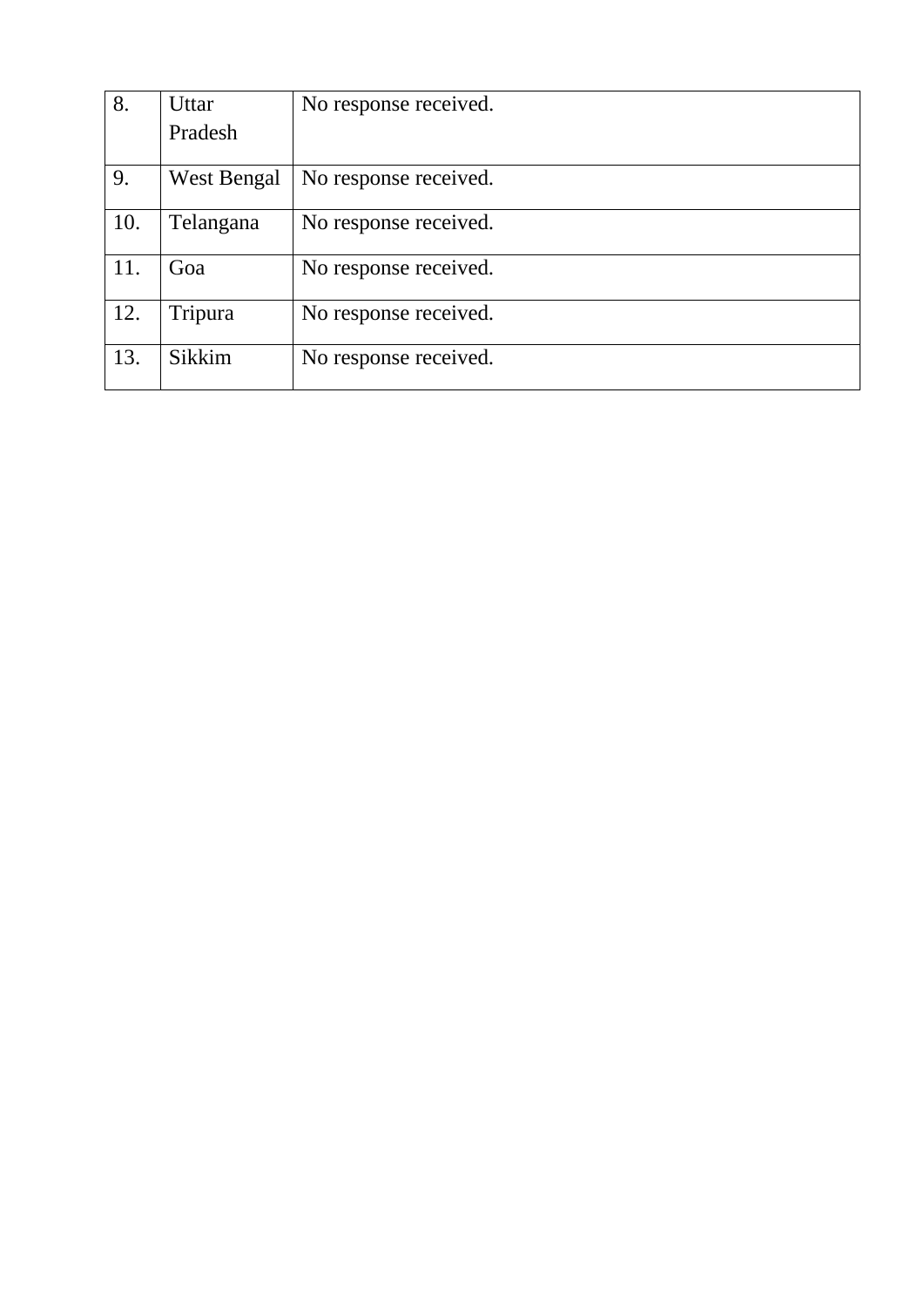## **ANNEXURE-II**

# **B. Response of High Courts regarding Constitution of AIJS**

| High Courts in favour of constitution of AIJS                       |    |  |
|---------------------------------------------------------------------|----|--|
| (i) Sikkim<br>$\mathfrak{2}$                                        |    |  |
|                                                                     |    |  |
| (ii) Tripura                                                        |    |  |
| High Courts, which are <b>NOT</b> in favour of constitution of AIJS |    |  |
| (i) Andhra Pradesh                                                  | 13 |  |
| (ii) Bombay                                                         |    |  |
| Delhi<br>(iii)                                                      |    |  |
| (iv)<br>Gujarat                                                     |    |  |
| (v) Karnataka                                                       |    |  |
| Kerala<br>(vi)                                                      |    |  |
| (vii)<br>Madras                                                     |    |  |
| (viii) Patna                                                        |    |  |
| (ix)<br>Punjab and Haryana                                          |    |  |
| $(x)$ Calcutta                                                      |    |  |
| Jharkhand<br>$(x_i)$                                                |    |  |
| (xii)<br>Rajasthan                                                  |    |  |
| (xiii) Odisha                                                       |    |  |
| High Courts, which want changes in the proposal                     |    |  |
| (i) Allahabad (changes in age $&$ qualifications)                   | 6  |  |
| (ii) Chhattisgarh (15% of total vacancies from the Bar)             |    |  |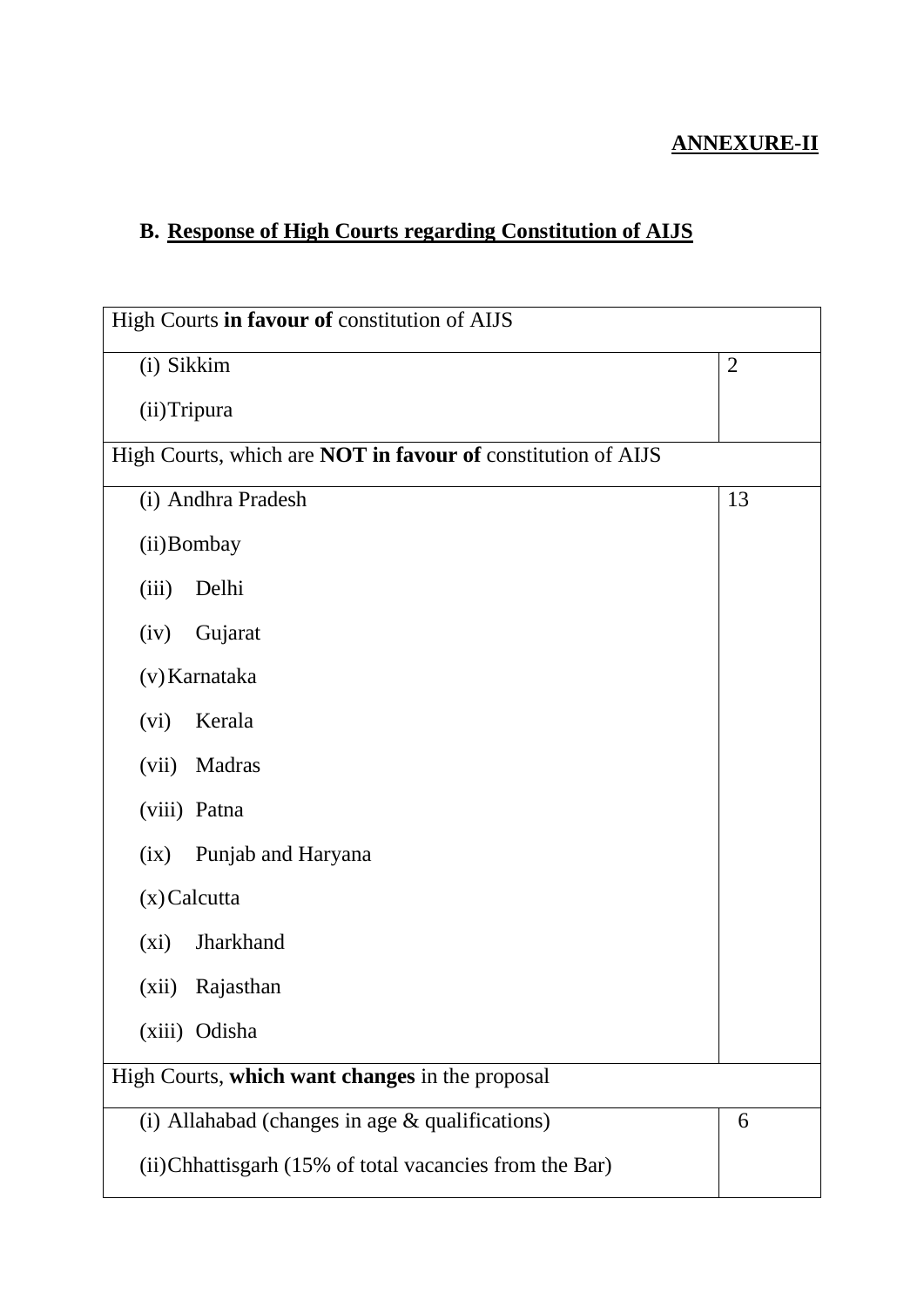| Himachal Pradesh (selection in consonance<br>with<br>(iii)     |                |
|----------------------------------------------------------------|----------------|
| recommendations of Shetty Commission)                          |                |
| Meghalaya (Officers of AIJS are given option for<br>(iv)       |                |
| elevation to High Courts of three States)                      |                |
| (v) Uttarakhand (Changes in age, induction level, recruitment  |                |
| body, qualifications, allocation to States, Quota, Training)   |                |
| Manipur (Subject to allocation of cadre and language).<br>(vi) |                |
| High Courts, which are <b>yet to give response</b>             |                |
| (i) Gauhati                                                    | $\overline{2}$ |
| (ii) Madhya Pradesh                                            |                |
| <b>Total</b>                                                   | 23             |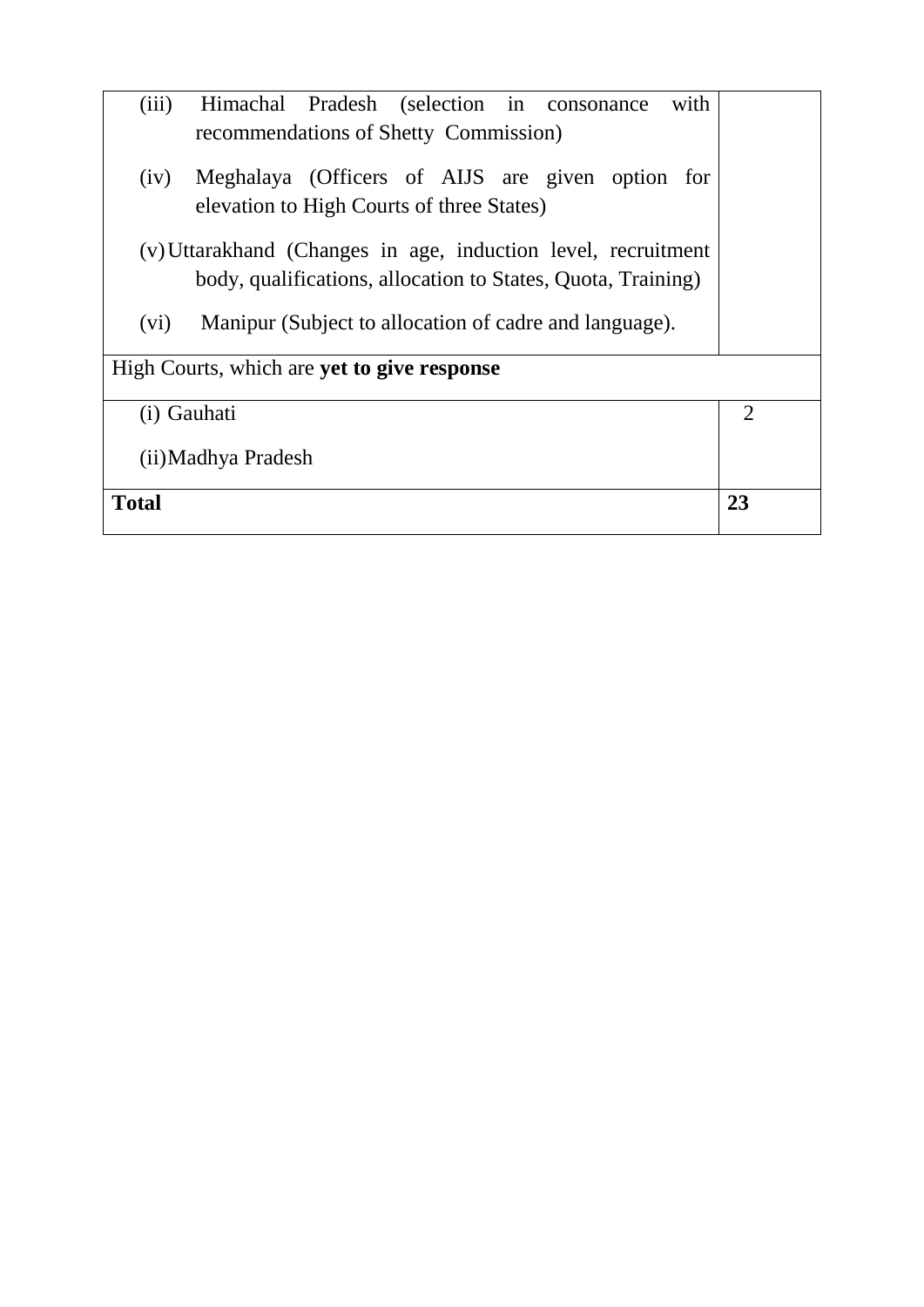# **Views / responses of the High Courts on the proposal formulated by the Central Government for creation of All India Judicial Service (AIJS)**

| Sr. | Name of the                             | Comments / vies of the High Court                                                                                                                                                                                                                                                                                                                                                                                                          |  |
|-----|-----------------------------------------|--------------------------------------------------------------------------------------------------------------------------------------------------------------------------------------------------------------------------------------------------------------------------------------------------------------------------------------------------------------------------------------------------------------------------------------------|--|
| No. | <b>High Court</b>                       |                                                                                                                                                                                                                                                                                                                                                                                                                                            |  |
|     | <b>High Courts in favor of AIJS</b>     |                                                                                                                                                                                                                                                                                                                                                                                                                                            |  |
| 1.  | Sikkim                                  | Sikkim High Court concurs with proposal and also the features<br>suggested by the Central Government.                                                                                                                                                                                                                                                                                                                                      |  |
| 2.  | Tripura                                 | High Court of Tripura is in favour of All India Judicial<br>Service.                                                                                                                                                                                                                                                                                                                                                                       |  |
|     | <b>High Courts NOT in favor of AIJS</b> |                                                                                                                                                                                                                                                                                                                                                                                                                                            |  |
| 1.  | Andhra Pradesh                          | Majority of Hon'ble Judges of Andhra Pradesh High Court<br>have not accepted the proposal for creation of All India<br>Judicial Service (AIJS)                                                                                                                                                                                                                                                                                             |  |
| 2.  | Bombay                                  | The issue of formation of All India Judicial Service was placed<br>before full Court meeting on 20.09.2014, when it was decided<br><b>NOT</b> to recommend formation of an All India Judicial Service.                                                                                                                                                                                                                                     |  |
| 3.  | Delhi                                   | Delhi High Court has reservation about AIJS.                                                                                                                                                                                                                                                                                                                                                                                               |  |
| 4.  | Gujarat                                 | Gujarat High Court is not in favour of AIJS.                                                                                                                                                                                                                                                                                                                                                                                               |  |
| 5.  | Karnataka                               | Karnataka High Court is <b>not agreeable</b> for creation of All<br>India Judicial Service.                                                                                                                                                                                                                                                                                                                                                |  |
| 6.  | Kerala                                  | The Full Court expressed its concern with regard to proficiency<br>in local language, which the candidate should possess while<br>discharging their duties. The Full Court further opined that<br>after posting, the officers shall be under the control of<br>concerned High Court under Article 235 of the Constitution<br>of India and for selection, the qualification as required under<br>Article 233 (2) shall continue to operate. |  |
| 7.  | Madras                                  | Madras High Court is not in favour of All India Judicial<br>Service                                                                                                                                                                                                                                                                                                                                                                        |  |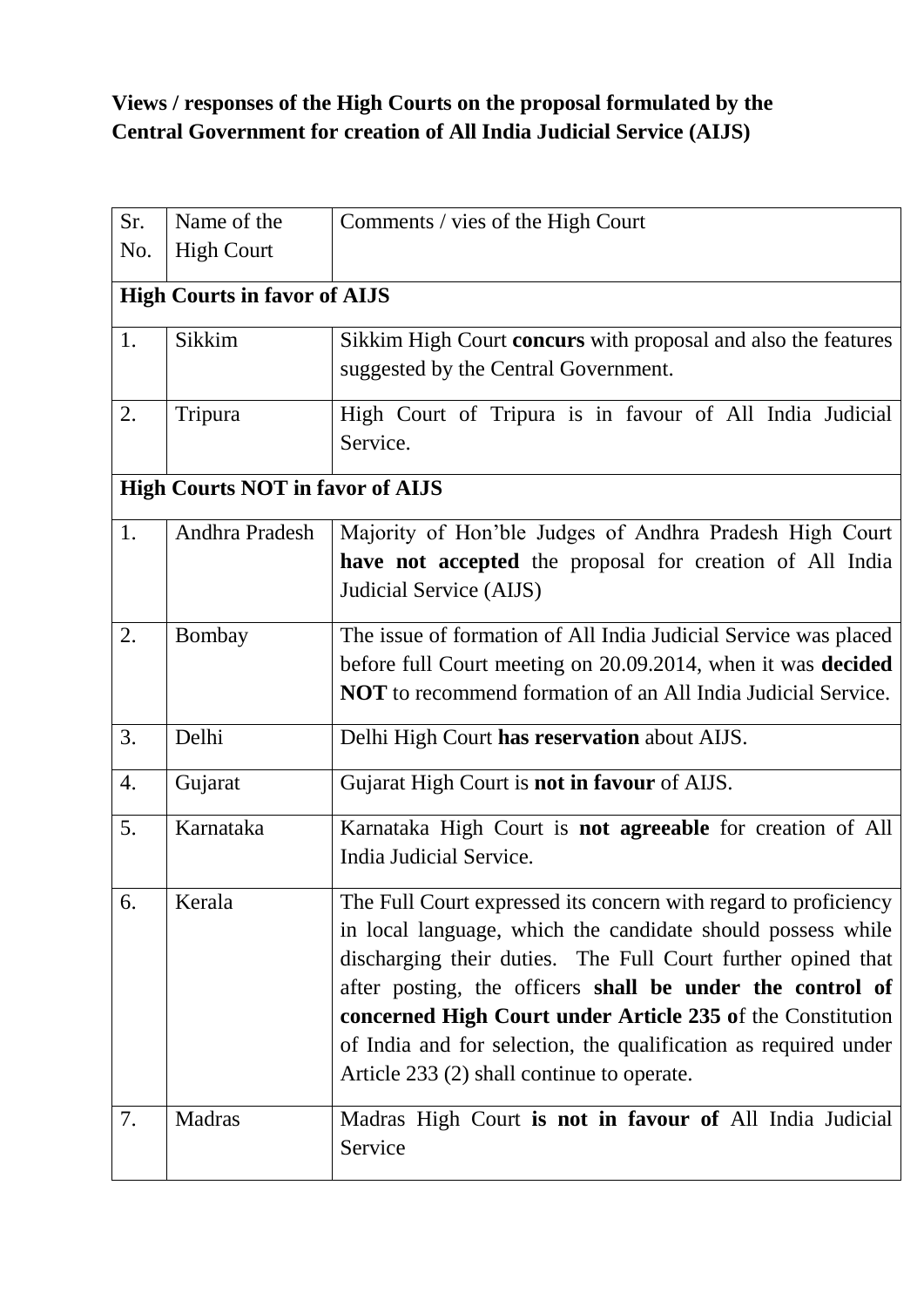| 8.  | Patna        | The Hon'ble High Court is of the opinion that the Judicial            |
|-----|--------------|-----------------------------------------------------------------------|
|     |              | Service is <b>not comparable</b> with that of Civil Services. The     |
|     |              | Court, therefore, <b>does not favour</b> the formation of All India   |
|     |              | Judicial Services as proposed.                                        |
| 9.  | Punjab and   | The constitution of All India Judicial Service will seriously         |
|     | Haryana      | erode the federal structure contemplated by the Constitution.         |
|     |              | The constitution of 'All India Judicial Service' with power of        |
|     |              | disciplinary action by the President (Central Government)             |
|     |              | completely oust the control and supervision of the District           |
|     |              | Courts vested with High Court under Article 235 of the                |
|     |              | Constitution.                                                         |
| 10. | Calcutta     | High Court of Calcutta vide letter dated 24.06.2020 has stated        |
|     |              | that the Constitutional Scheme does not permit such a service         |
|     |              | and the ame would be opposed to the principle of federalism as        |
|     |              | enshrined in the Constitution of India.                               |
| 11  | Jharkhand    | Jharkhand High Court is not in favour of AIJS.                        |
| 12. | Rajasthan    | Rajasthan High Court is not in favour of AIJS                         |
| 13. | Orissa       | Orissa High Court is not in favour of AIJS                            |
|     |              | High Courts which want changes in the proposal                        |
| 1.  | Allahabad    | Allahabad High Court has suggested changes with regard to             |
|     |              | the age and qualifications for AIJS. Further, it has proposed         |
|     |              | that the High Court in whose jurisdiction, the officers of All        |
|     |              | India Judicial Service are posted should exercise complete            |
|     |              | control over the officer as per Article 235 of the Constitution       |
|     |              | of India.                                                             |
| 2.  | Chhattisgarh | There may be All India Higher Judicial Services to the extent         |
|     |              | of 15% of the total vacancy from the Bar.                             |
| 3.  | Himachal     | The High Court <b>agrees in principle</b> to entrust the selection of |
|     | Pradesh      | 25% direct recruits to the Higher Judicial Service being made         |
|     |              | by the National Commission on all India basis in consonance           |
|     |              | with the recommendations of the Shetty Commission.                    |
| 4.  | Meghalaya    | Meghalaya High Court is open to All India Judicial Service            |
|     |              | provided that the officers of the Service are given option for        |